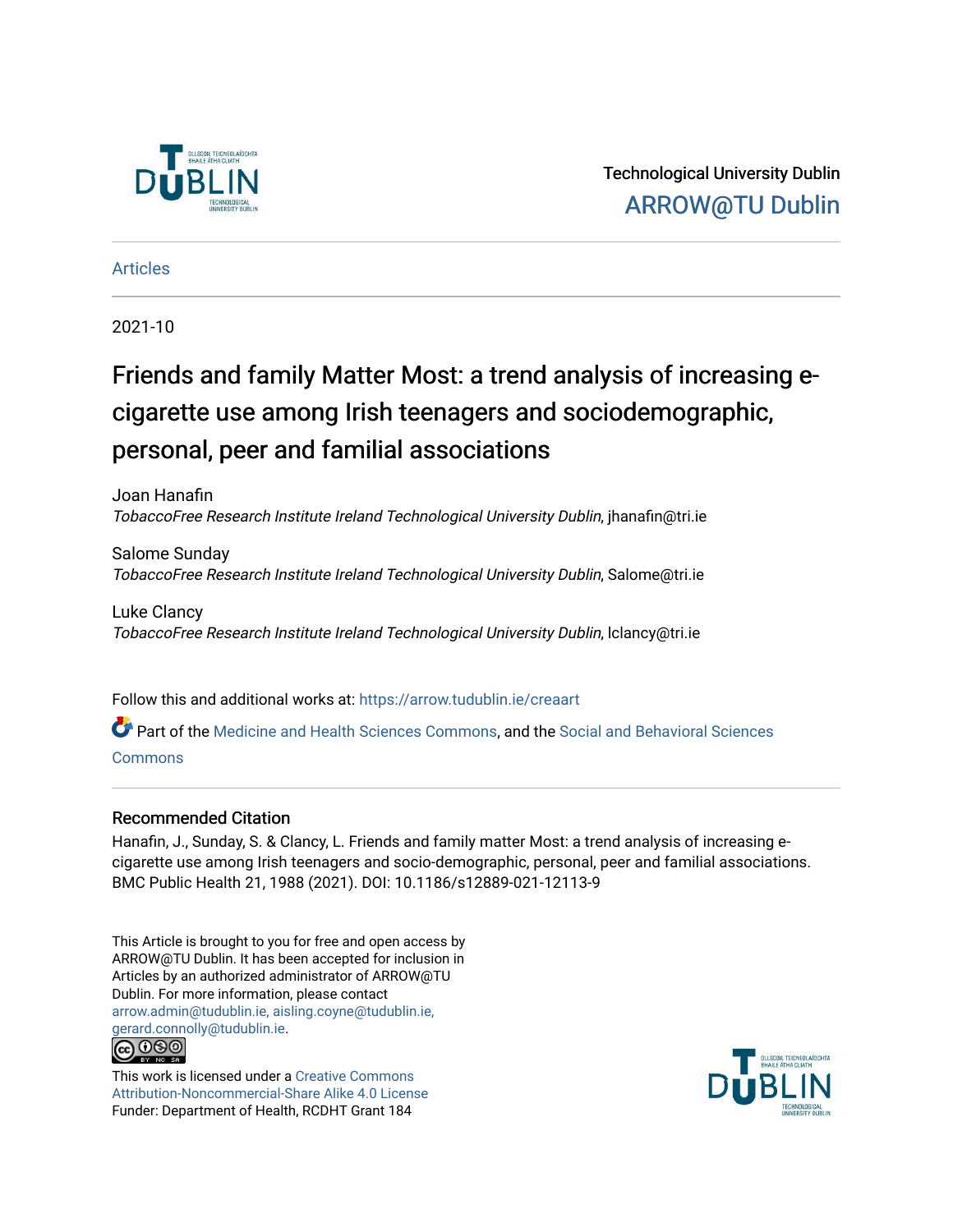Hanafin et al. BMC Public Health (2021) 21:1988 https://doi.org/10.1186/s12889-021-12113-9

# Friends and family matter Most: a trend analysis of increasing e-cigarette use among Irish teenagers and sociodemographic, personal, peer and familial associations

Joan Hanafin, Salome Sunday and Luke Clancy<sup>\*</sup>

# Abstract

Background: E-cigarette ever-use and current-use among teenagers has increased worldwide, including in Ireland. Methods: We use data from two Irish waves (2015, 2019) of the European School Survey Project on Alcohol and other Drugs (ESPAD) to investigate gender and teenage e-cigarette use  $(n = 3421 \text{ 16-year-olds})$ . Using chi-square analyses, we report changes in e-cigarette ever-use, current-use, and associated variables. Using multivariable logistic regression, we analyse the increase in e-cigarette use and socio-demographic, personal, peer and familial associations, focusing on gender differences.

Results: E-cigarette ever-use increased from 23% in 2015 to 37% in 2019, and current-use from 10 to 18%. Compared with 2015, the odds in 2019, of becoming both an e-cigarette ever-user and current-user, were significantly higher for girls than boys (ever-use: AOR 2.67 vs 2.04; current-use: AOR 3.11 vs 1.96). Smoking and e-cigarette use are linked but never-smokers who try e-cigarettes rose significantly from 33 to 67% and those using e-cigarettes to quit smoking decreased significantly from 17 to 3%. Almost two-thirds of respondents (66%) in 2019 said that their reason for trying e-cigarettes was "out of curiosity". Peer smoking is significantly associated with likelihood of e-cigarette ever-use (AOR 6.52) and current-use (AOR 5.45). If "Most/All friends smoke", odds were significantly higher for boys than for girls (everuse AOR 7.07 vs 6.23; current-use AOR 5.90 vs 5.31). Less parental monitoring is significantly associated with greater ecigarette ever-use (AOR 3.96) and current-use (4.48), and having parents who usually don't know where their child is on Saturday nights was also associated with significantly higher odds for boys than for girls (ever-use AOR 5.42 vs 3.33; current-use AOR 5.50 vs 3.50).

Conclusion: Respondents had significantly higher odds of being e-cigarette ever- and current-users in 2019 compared with 2015. Use is higher among boys but girls are increasingly at risk. Two-thirds had never smoked cigarettes at first ecigarette use; two-thirds used out of curiosity but few (3%) for smoking cessation. The most prominent risk factors for e-cigarette use were peer- and parent-related, especially so for boys. Interventions that take account of friend and family influences may provide mechanisms for preventing an increasing risk of nicotine addiction.

Keywords: E-cigarettes, Teenagers, Gender, Peer smoking, Parental monitoring, ESPAD, Ireland

\* Correspondence: [lclancy@tri.ie](mailto:lclancy@tri.ie)

TobaccoFree Research Institute Ireland (TFRI), FOCAS Institute, TU Dublin, Dublin, Ireland





**BMC** 



<sup>©</sup> The Author(s), 2021 **Open Access** This article is licensed under a Creative Commons Attribution 4.0 International License, which permits use, sharing, adaptation, distribution and reproduction in any medium or format, as long as you give appropriate credit to the original author(s) and the source, provide a link to the Creative Commons licence, and indicate if changes were made. The images or other third party material in this article are included in the article's Creative Commons licence, unless indicated otherwise in a credit line to the material. If material is not included in the article's Creative Commons licence and your intended use is not permitted by statutory regulation or exceeds the permitted use, you will need to obtain permission directly from the copyright holder. To view a copy of this licence, visit [http://creativecommons.org/licenses/by/4.0/.](http://creativecommons.org/licenses/by/4.0/) The Creative Commons Public Domain Dedication waiver [\(http://creativecommons.org/publicdomain/zero/1.0/](http://creativecommons.org/publicdomain/zero/1.0/)) applies to the data made available in this article, unless otherwise stated in a credit line to the data.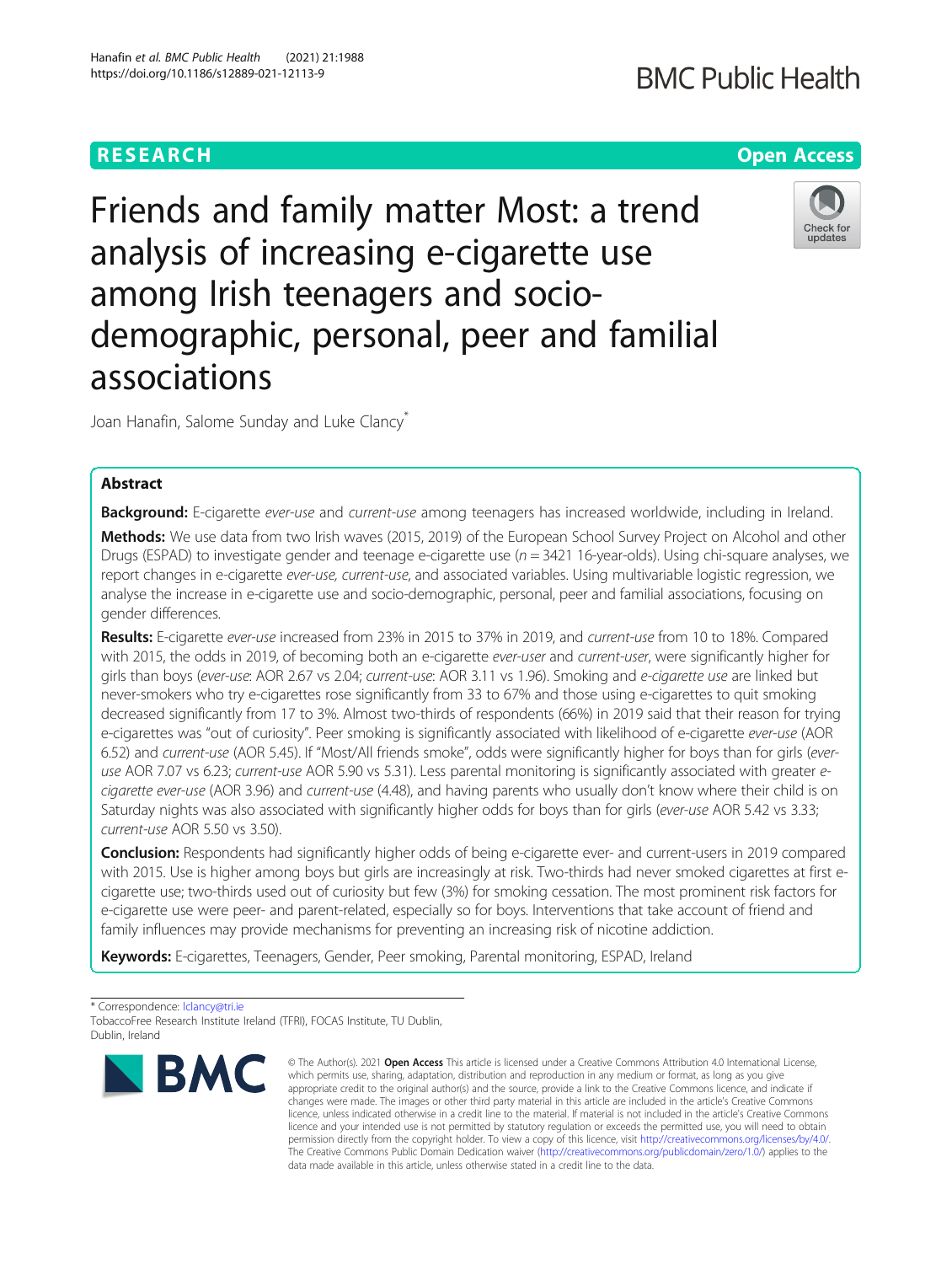# Background

E-cigarette use is increasing worldwide, and e-cigarettes are the most commonly used tobacco product among adolescents  $[1]$  $[1]$ , including in Ireland  $[2]$  $[2]$ . A secondary analysis of five Irish health datasets (all stratified random samples in school-based settings) which included data on teenage tobacco use found that e-cigarette use has risen rapidly among adolescents in Ireland in recent years (from 23% ever-use in 2014 to 37% in 2019, and from 3% current-use in 2014 to 18% in 2019) [[3\]](#page-11-0).

Concerns about e-cigarettes at the level of public health and tobacco control have been aired for some time [\[4](#page-11-0)], including the effects of the mainstream tobacco industry's entry into the e-cigarette marketplace. Smokefree legislation, at work and in recreational venues, has denormalised public cigarette smoking but the presence of e-cigarette aerosols in public view may tend to undo this situation  $[4-6]$  $[4-6]$  $[4-6]$  $[4-6]$ . Currently, concerns about e-cigarette harms include negative impact on cardiovascular health [\[7](#page-11-0)] and potential hazards such as obstructive lung disease from flavorants in e-cigarettes  $[8]$  $[8]$  $[8]$ . Passive exposure to second hand aerosol (SHA) from e-cigarettes is also a cause for concern, especially among those with respiratory diseases such as COPD [\[9](#page-11-0), [10\]](#page-11-0), and symptoms of sensory irritation, and general complaints have been reported by non-smokers [[11\]](#page-11-0).

Among adolescents, additional and specific potential negative consequences of e-cigarette use have been identified [\[12,](#page-11-0) [13](#page-11-0)]. There is "compelling" evidence that nicotine exposure during adolescence causes both long-term structural and functional changes in the brain with multiple adverse health consequences [[14\]](#page-11-0). The series of risks identified from nicotine exposure include altered development of cerebral cortex and hippocampus in the developing adolescent brain [[12\]](#page-11-0). The link between teenage e-cigarette use and increased smoking is widely accepted and supported by several reviews [\[15](#page-11-0)–[17\]](#page-11-0) but the possible mechanisms need to be explored further.

The upward trend in teenage e-cigarette use in Ireland has occurred against the historical backdrop of a twodecade downward trend in teenage cigarette smoking, down from 41% in 1995 to 14% in 2015 [[18\]](#page-11-0). Between 2015 and 2019, at the same time that *e-cigarette use* was increasing rapidly, the downward trend in teenage current cigarette use came to a standstill, remaining at 14% overall in 2019 and, in fact, reversed for boys, among whom smoking prevalence rose significantly to 16% in 2019 [[2](#page-11-0)]. The decline of ever cigarette smoking in Ireland seems to continue, albeit not at the level of statistical significance. Elsewhere, it has been suggested that e-cigarette users do not fit the traditional risk profile of cigarette smokers [[19\]](#page-11-0), pointing to a separate need to understand e-cigarette use.

Teenage e-cigarette users are more likely to be male gender, older, have higher amounts of pocket money, and report tobacco smoking-related characteristics (including regular and heavier smoking, and having peers who smoke) [[20](#page-11-0)]. Gender differences in teenage smoking have been widely researched (e.g. [\[21](#page-11-0)]), but gender differences in teenage e-cigarette use are "relatively unknown" [[1\]](#page-11-0). A recent review of literature on US adolescent e-cigarette use concluded that boys appear to have greater e-cigarette use, but "girls may be at increased risk if e-cigarettes are targeted to them, as it has been for cigarettes" [\[1](#page-11-0)]. The Irish data with its clear upward trend point to much higher levels of *e-cigarette use* among boys than among girls, but little is known about why this is so.

We examine socio-demographic, personal, peer and familial factors previously identified as being associated with e-cigarette use and having comparable data points in our two ESPAD waves. These factors include gender, cigarette smoking, truancy, peer smoking, household composition, parental monitoring, perceived family wealth, and maternal relationship., [\[2](#page-11-0), [15](#page-11-0)–[17,](#page-11-0) [22,](#page-11-0) [23\]](#page-11-0).

### **Methods**

Data are drawn from two Irish waves (2015 and 2019) of the European School Survey Project on Alcohol and other Drugs (ESPAD) [[2,](#page-11-0) [18\]](#page-11-0), a cross-sectional survey carried out every 4 years that collects comparable data in about 35 European countries on substance use, including e-cigarette use.

All methods were carried out in accordance with relevant guidelines and regulations.

#### Sample

In Ireland, in both the 2015 and 2019 waves of the ESPAD surveys, students were surveyed using a twostage probability sampling technique: first at national level (a stratified random sample) and then at school level (systematic random sampling of classes). In the first stage at national level, a stratified random sampling of schools in Ireland was carried out. The schools were stratified according to geographic region and school type (secondary, vocational, community/comprehensive), religious affiliation (Roman Catholic, Church of Ireland, inter-denominational), gender (all-boys, all-girls, mixed), and school-level disadvantage status (Delivering Equality of Opportunity in Schools: DEIS vs. non-DEIS).

In the second phase, within schools in the sample, a systematic random sampling technique was used to identify the target sample of those born in 1999 (for the 2015 wave) and 2003 (for the 2019 wave), to produce a nationally representative sample of students who turned 16 years old during the year of data collection, as per ESPAD criteria. Only students present on the day of the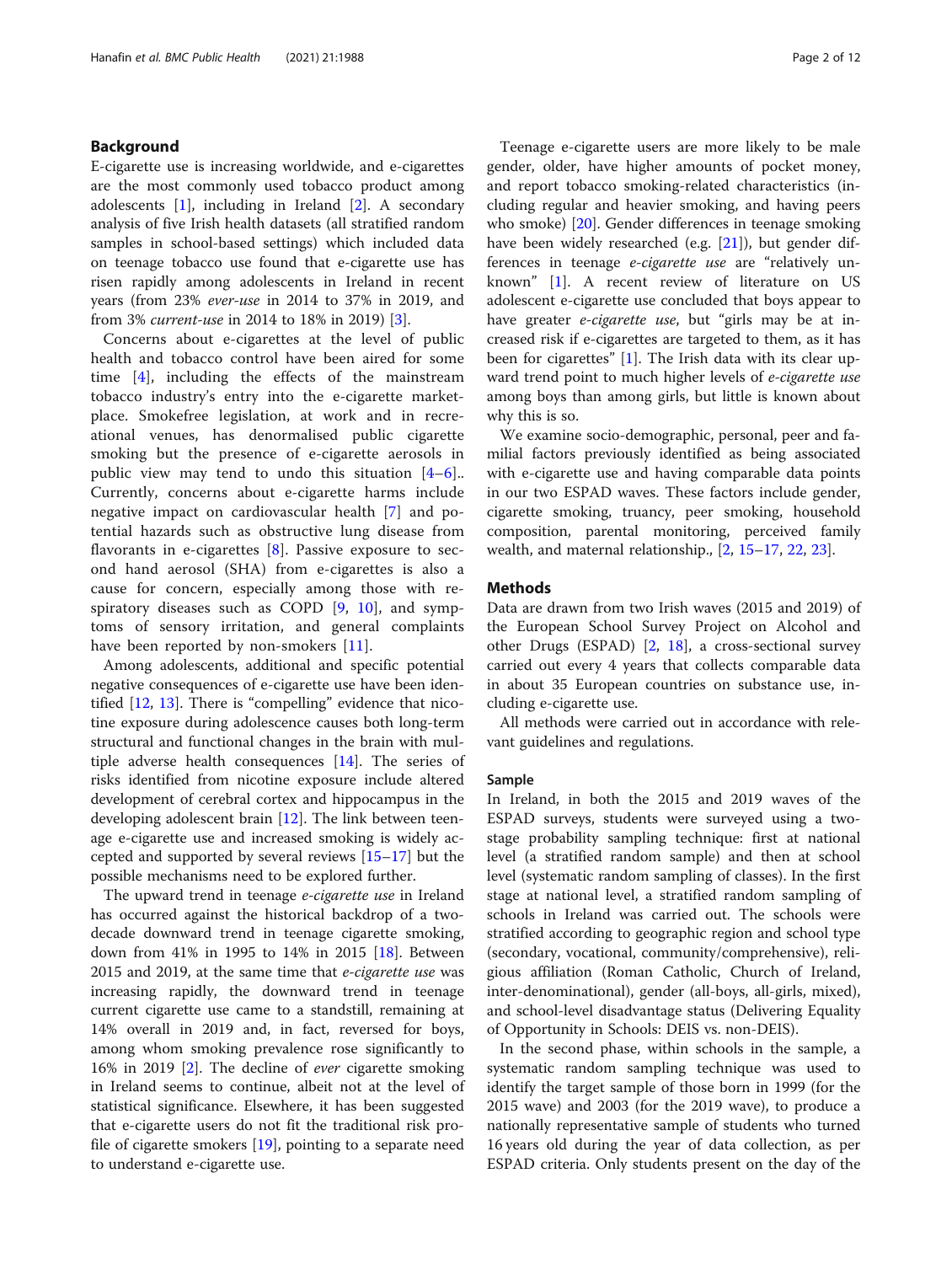survey were sampled, yielding a response rate of 86% for the 2015 sample and 80% for the 2019 sample. The total valid sample for this study was 3421 16-year-olds, comprising 1472 students (born in 1999) in the 2015 sample, and 1949 students (born in 2003) in the 2019 sample. Completed survey data were entered manually into SPSS v22 as they appeared in the survey. Full accounts of the sampling and data cleaning procedure have been reported elsewhere [\[2,](#page-11-0) [22](#page-11-0)]. All anonymised data are retained on a secure server and accessible through request to the corresponding author.

#### Variables

The outcome variables were ever-use and current-use of e-cigarettes.

The independent/exposure variables were sociodemographic, personal, peer, and familial characteristics, measured as described below.

# Measurement

A full list of the questions, and answer categories, from which variables were drawn is in Additional files [1](#page-10-0) & [2](#page-10-0) (ESPAD questionnaires 2015 and 2019).

#### Ever-use and current-use of e-cigarettes

Two variables measured prevalence, e-cigarette ever-use and e-cigarette current-use.

E-cigarette ever-use was assessed by the question 'Have you ever used e-cigarettes?': Response options were: 'Yes, more than 12 months ago; Yes, in the last 12 months; Yes, in the last 30 days; Never', recoded 'everuse' -no vs yes).

E-cigarette current-use was assessed by the question 'How often have you smoked e-cigarettes during the last 30 days?': 'Not at all; Less than once per week; At least once a week; Almost every day'; recoded 'current-use' -no vs yes.

Socio-demographic variablesincludedgender (male, female), perceived wealth (recoded much better off, better off, about the same, less well off) and household composition (one-parent, two-parent, blended).

#### Personal, peer, and familial variables

Students were asked about:

Their cigarette use (2 measures: ever-smoked and current smoking).

Ever-smoked: 'On how many occasions in your lifetime have you smoked cigarettes (excluding ecigarettes)?'; Response options were: 'Number of occasions: 1–2, 3–5, 6–9, 10–19, 20–39, 40 or more', recoded 'ever-smoked' -no vs yes.

Current smoking: 'How often have you smoked cigarettes (excluding e-cigarettes) during the last 30 days?'; 'Not at all; less than 1 cigarette per week; less than 1

cigarette per day; 1–5 cigarettes per day; 6–10 cigarettes per day; 11–20 cigarettes per day; more than 20 cigarettes per day', recoded 'current smoking' -no vs yes.

#### **Truancy**

Respondents reported the number of days they had skipped or "cut" school in the previous 30 days (recoded none, 1–4 days, 5+ days).

#### Peer smoking

Respondents reported how many of their friends smoke cigarettes, ('none', 'a few', 'some', 'most' and 'all'; recoded none, a few/some, most/all).

#### Parental monitoring

Respondents reported whether their parents (mother or father) know where they spend their Saturday nights ('know always', 'know quite often', 'know sometimes', 'usually don't know').

#### Relationship with mother

Respondents reported their satisfaction with their relationship with their mother (recoded as satisfied, neither nor, not satisfied).

We also show sample characteristics for two additional variables (Reasons for trying e-cigarettes: To quit smoking; because friends were using it; out of curiosity) and Relationship with tobacco when first tried an e-cigarette: Never smoked tobacco; smoked occasionally; smoked regularly) but these were not included in the multiple regression analysis because the questions' answer structure was not comparable across both waves.

#### Statistical analysis

First, Pearson's chi-square test was used to compare the demographic, personal, peer and familial variables between 2015 and 2019 and to determine whether differences in the variables between the two waves were statistically significant (Table [1\)](#page-5-0). Then, e-cigarette everuse and current-use were examined using a multivariable logistic regression model with e-cigarette ever-use (Table [2\)](#page-7-0) and current-use (Table [3](#page-8-0)) as the dependent variable, analysed for all and by gender. To assess potential multicollinearity, all variables in the study were adjusted by the dependent variable (e-cigarette ever- and current-use) using Spearman's correlation coefficient and variance inflation factor (VIF) as appropriate between variables, and a VIF < 5 was used to detect multicollinearity. All analyses and results are presented as adjusted odds ratios (AOR) and 95% confidence intervals. A  $p$ -value of .05 was used as a cut-off for significance. All statistical analyses were conducted using STATA version 16.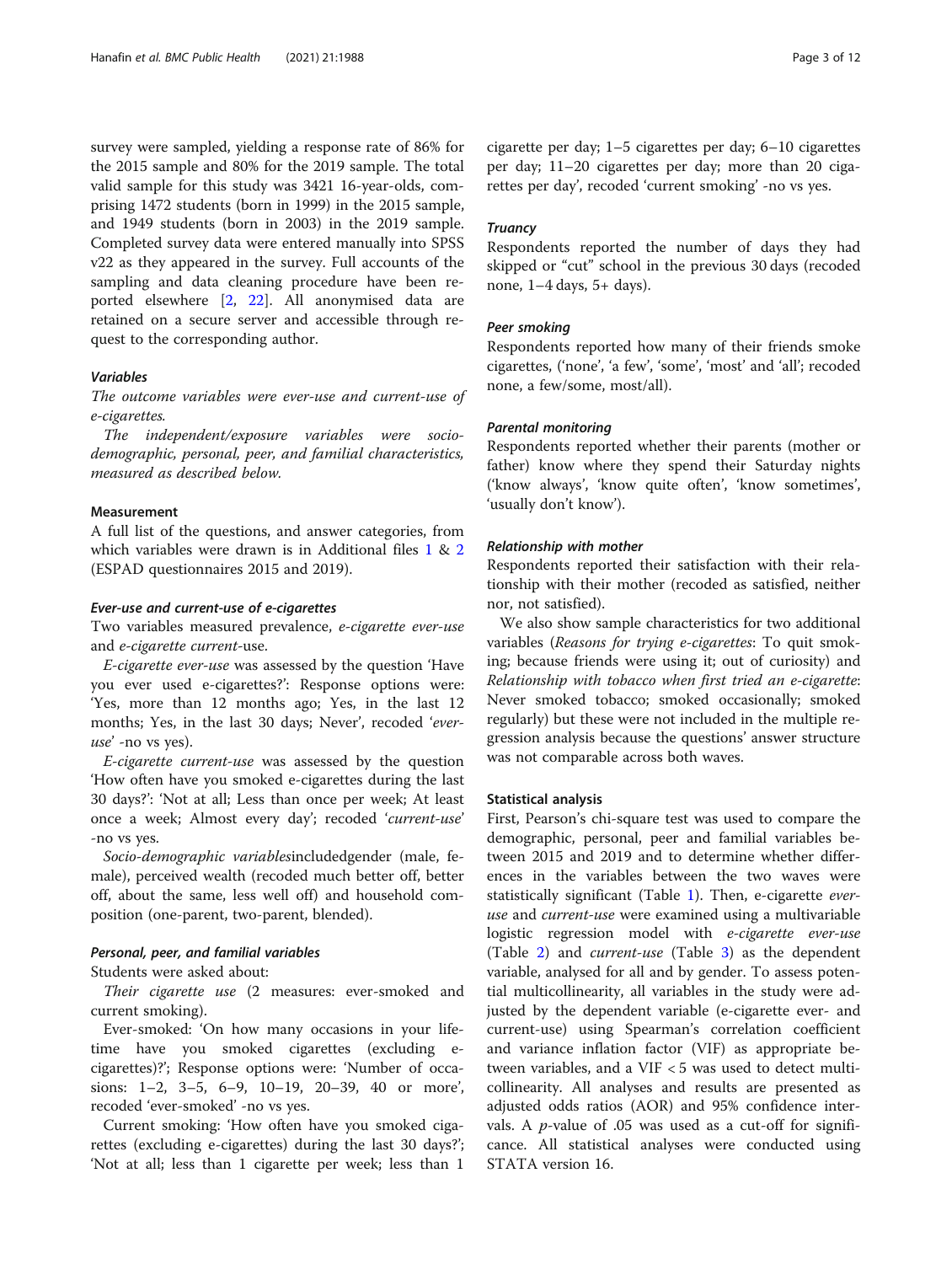#### Results

### Changes in prevalence of e-cigarette use between 2015 and 2019

Prevalence of e-cigarette ever-use and current-use among Irish 16-year-olds rose significantly between 2015 and 2019. Prevalence of both is significantly higher for boys than for girls in both waves (Fig. [1](#page-9-0)). The overall prevalence of ever-use of e-cigarettes increased from 23 to 37%, with boys increasing from 26 to 43.2% and girls from 19.9 to 31.6%. Current-use increased overall from 10.1 to 18.1%, from 11.6 to 22.9% in boys and from 8.6% to 13.6 in girls. Most of the other factors included in our model are statistically unchanged between 2015 and 2019 (Table [1](#page-5-0)).

#### Sample differences between 2015 and 2019

Pearson's chi-square analyses (Table [1](#page-5-0)) of risk factors associated with e-cigarette use (socio-demographic, personal, peer and familial characteristics) show very few statistically significant differences ( $p < .05$ ) between the 2015 and 2019 ESPAD waves.

Notable findings concern the relationship with tobacco use when first using e-cigarettes and reasons reported for trying e-cigarettes. In 2015, 33.3% had never used tobacco when they first used e-cigarettes and this rose to 66.7% in 2019. Also, the number who said that they were regular tobacco users when they first used an e-cigarette decreased from 14.9 to 9% between waves.

Reasons for trying e-cigarettes also changed, with significantly fewer reporting trying e-cigarettes in order to quit smoking in 2019 (3.4%) than in 2015 (17.3%). Trying e-cigarettes out of curiosity increased from 63.1% in 2015 to 66.3% in 2019, and those who used it because of friends increased from 21.4% in 2015 to 28.8% in 2019.

#### Trends in e-cigarette ever-use

Table [2](#page-7-0) shows the results of the multivariable logistic regression analysis of e-cigarette ever-use in the 2015 and 2019 ESPAD Ireland surveys, reported as adjusted odds ratios (AOR, 95% CI) for the total sample, and separately for boys and girls.

The odds of *ever-using e-cigarettes* increased significantly for the whole sample between 2015 and 2019 (AOR 2.29, 95% CI:1.89–2.78), and the increase was more pronounced for girls (AOR 2.67, 95% CI:2.02–3.54) compared with boys (AOR 2.04, 95% CI:1.55–2.68). Use of combustible tobacco (both ever and current smoking) was associated with increased odds of ever-using e-cigarettes, with ever-smoking having higher odds for girls (AOR 1.56, 95% CI:1.12–2.18) and current smoking higher odds for boys (AOR 2.60, 95% CI:1.71–3.93).

Girls who reported that their families were less welloff than other families had increased odds (AOR 1.76, 95% CI:1.11–2.78) of being ever-users of e-cigarettes. Boys living in blended families also had increased odds (AOR 1.85, 95% CI:1.02–3.35).

Peer smoking was strongly associated with *e-cigarette* ever-use. Those who reported that "most or all" of their friends smoked had increased odds of ever-using ecigarettes (AOR 6.52, 95% CI:4.66–9.15) and this was more pronounced for boys (AOR 7.07, 95% CI:4.33– 11.55) than for girls (AOR 6.23, 95% CI:3.87–10.02).

Parental monitoring was significantly associated with ever-use for all (AOR 3.96, 95% CI:2.54–6.18), and was more important for boys (AOR 5.42, 95% CI:2.72–10.79) compared with girls (AOR 3.33, 95% CI:1.84–6.03). Truancy and being in a blended family were associated with increased odds for boys but not for girls.

#### Trend in e-cigarette current-use

Table [3](#page-8-0) shows the results of the multivariable logistic regression analysis of e-cigarette current-use in the 2015 and 2019 ESPAD Ireland surveys, reported as adjusted odds ratios (AOR, 95% CI) for the total sample, and separately for boys and girls.

The odds of teenagers being e-cigarette current-users increased significantly between 2015 and 2019 (AOR 2.41, 95% CI:1.85–3.12); the increase was greater for girls (AOR 3.11, 95% CI:2.10–4.61) compared with boys (AOR 1.96, 95% CI: 1.37–2.82). Being a current smoker increased the odds of current-use e-cigarette (AOR 1.78, 95% CI:1.23–2.55), significantly so for boys (AOR 2.13, 95% CI:1.30–3.51). The more friends young people have who smoke, the greater their odds of *e-cigarette current*use. Those who reported that "most or all" of their friends smoked had greater odds of e-cigarette currentuse (AOR 5.45, 95% CI:3.65–8.14), and this was more pronounced for boys (AOR 5.90, 95% CI:3.31–10.52) than for girls (AOR 5.31, 95% CI:3.01–9.37).

As with ever-use of e-cigarettes, decreased parental monitoring was also associated with increased odds for teenagers' current-use of e-cigarettes. The odds were significantly increased (AOR 4.48, 95% CI:2.83–7.11) in young people who say that their parents "usually don't know" where they are on a Saturday night (reference group "parents always know"). Odds were higher for boys (AOR 5.50, 95% CI:2.85–10.61) than for girls (3.50, 95% CI:1.79–6.84).

# **Discussion**

Results from our two ESPAD waves comprising 3421 16-year-olds show that e-cigarette ever-use and currentuse increased significantly between 2015 and 2019 in Ireland. There was a significant rise in never-smokers trying e-cigarettes, with an increase from one-third (33%) to two-thirds (67%) of the sample who had never used tobacco when they first tried an e-cigarette. The link between cigarette and e-cigarette use in teenagers is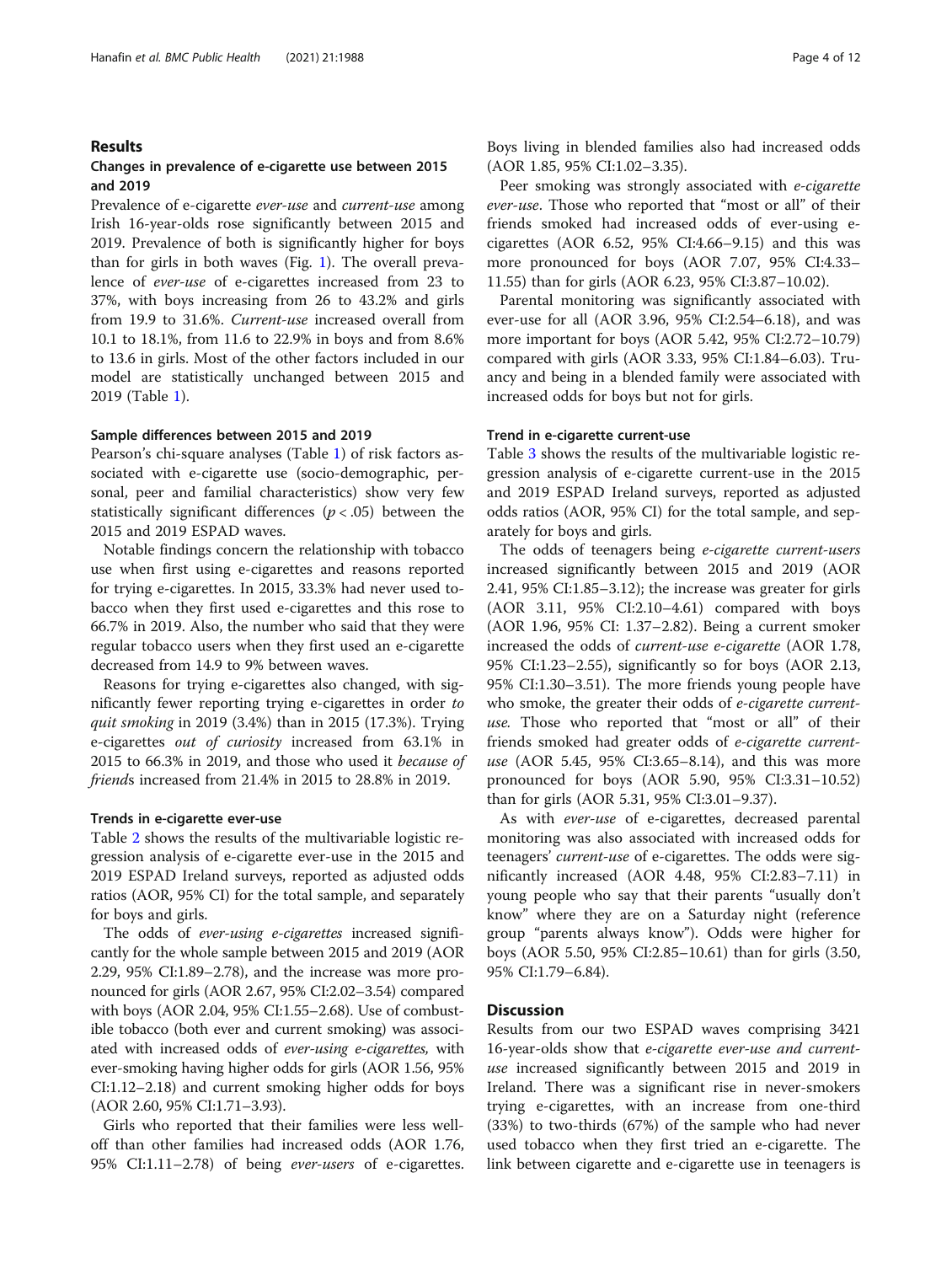|                                  | ESPAD Year (2015 and 2019) and significance level <sup>a</sup> |                              |            |
|----------------------------------|----------------------------------------------------------------|------------------------------|------------|
|                                  | 2015 ( $n = 1472$ )<br>n (%)                                   | 2019 ( $n = 1949$ )<br>n (%) | $p$ -value |
| Gender                           |                                                                |                              |            |
| Male                             | 752 (51.1)                                                     | 946 (48.5)                   |            |
| Female                           | 720 (48.9)                                                     | 1003 (51.5)                  | .140       |
| E-cigarette ever-use             |                                                                |                              |            |
| Yes                              | 325 (23.0)                                                     | 754 (39.0)                   |            |
| No                               | 1088 (77.0)                                                    | 1219 (62.7)                  | < 0.001    |
| E-cigarette current-use          |                                                                |                              |            |
| Yes                              | 143 (10.1)                                                     | 351 (18.1)                   |            |
| No                               | 1270 (89.9)                                                    | 1592 (81.9)                  | < .001     |
| Ever-smoked                      |                                                                |                              |            |
| Yes                              | 473 (32.3)                                                     | 614 (31.6)                   |            |
| No                               | 992 (67.7)                                                     | 1328 (68.4)                  | .678       |
| Current smoking                  |                                                                |                              |            |
| Yes                              | 191 (13.0)                                                     | 281 (14.4)                   |            |
| No                               | 1275 (87.0)                                                    | 1664 (85.6)                  | .235       |
| Household composition            |                                                                |                              |            |
| Single parent                    | 262 (17.8)                                                     | 371 (19.0)                   |            |
| Two parents                      | 1109 (75.3)                                                    | 1490 (76.4)                  |            |
| <b>Blended families</b>          | 101 (6.9)                                                      | 88 (4.5)                     | .010       |
| Parental Monitoring <sup>b</sup> |                                                                |                              |            |
| Know always                      | 906 (62.7)                                                     | 1194 (63.2)                  |            |
| Know quite often                 | 337 (23.3)                                                     | 455 (24.1)                   |            |
| Know sometimes                   | 128 (8.9)                                                      | 166 (8.8)                    |            |
| Usually don't know               | 73 (5.1)                                                       | 74 (3.9)                     | .452       |
| Skipping School                  |                                                                |                              |            |
| None                             | 984 (80.1)                                                     | 1309 (79.6)                  |            |
| 1-4 days                         | 198 (16.1)                                                     | 286 (17.4)                   |            |
| 5 days+                          | 47 (3.8)                                                       | 50(3.0)                      | .371       |
| Perceived family wealth          |                                                                |                              |            |
| About the same                   | 696 (48.7)                                                     | 815 (43.3)                   |            |
| Much better off                  | 223 (15.6)                                                     | 308 (16.4)                   |            |
| Better off                       | 370 (25.9)                                                     | 580 (30.8)                   |            |
| Less well off                    | 141 (9.9)                                                      | 179 (9.5)                    | .006       |
| Peers who smoke                  |                                                                |                              |            |
| None                             | 478 (33.4)                                                     | 558 (29.8)                   |            |
| A few/some                       | 802 (56.1)                                                     | 1125 (60.1)                  |            |
| Most/all                         | 150 (10.5)                                                     | 188 (10.1)                   | .056       |
| Relationship with mother         |                                                                |                              |            |
| Satisfied                        | 1251 (87.5)                                                    | 1621 (86.4)                  |            |
| Neither nor                      | 74 (5.2)                                                       | 106(5.6)                     |            |
| Not satisfied                    | 105(7.3)                                                       | 150 (8.0)                    | .640       |
| Reasons for theing               |                                                                |                              |            |

<span id="page-5-0"></span>Table 1 Sample characteristics – crosstabulations of socio-demographic, personal, familial, and peer variables in 2015 and 2019 Irish ESPAD Survey Data

Reasons for trying e-cigarettes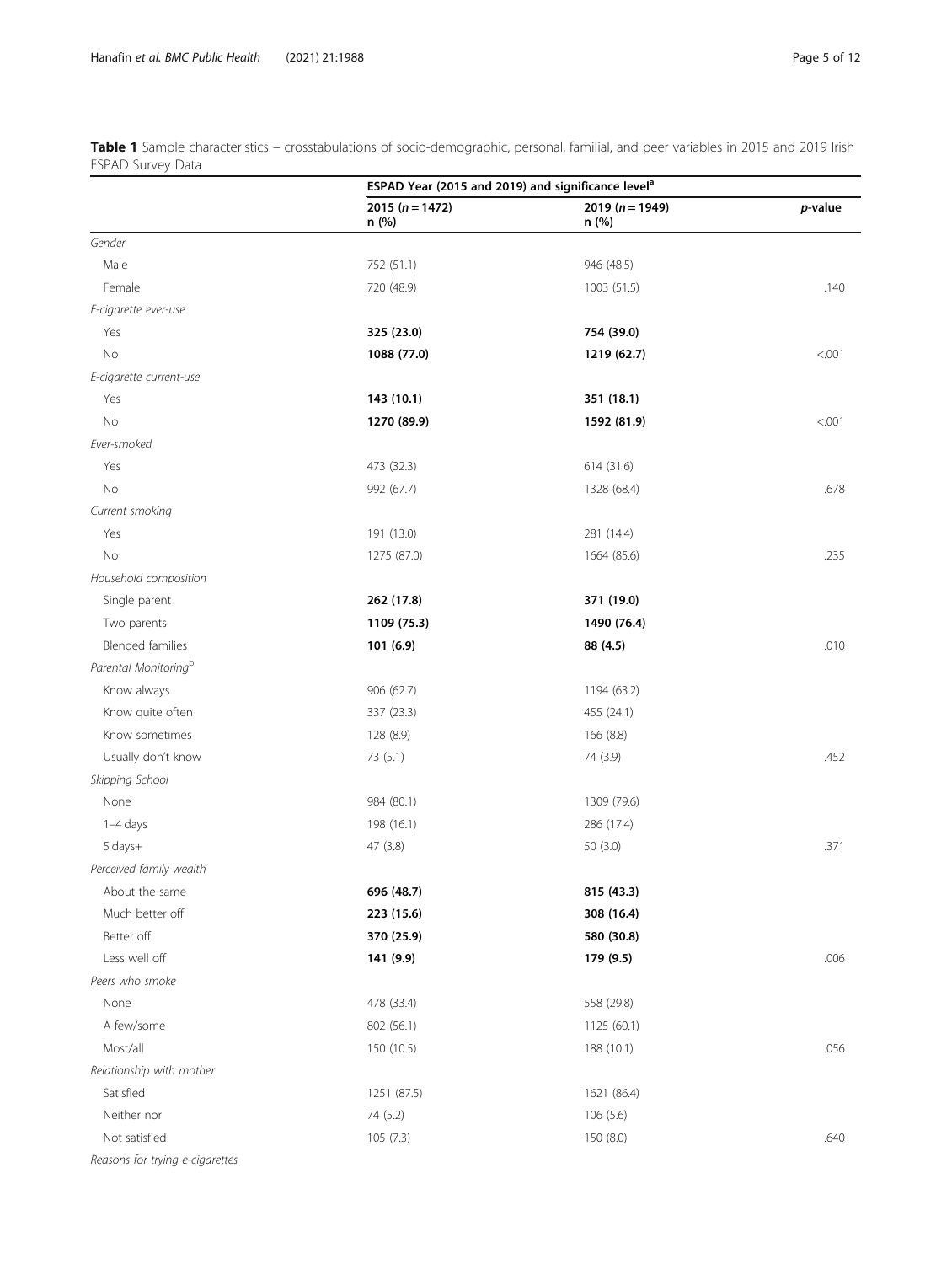|                                                        |                           | ESPAD Year (2015 and 2019) and significance level <sup>a</sup> |                 |
|--------------------------------------------------------|---------------------------|----------------------------------------------------------------|-----------------|
|                                                        | $2015(n = 1472)$<br>n (%) | 2019 ( $n = 1949$ )<br>n(%)                                    | <i>p</i> -value |
| To quit smoking                                        | 51 (17.3)                 | 16(3.4)                                                        | < 0.001         |
| Because friends were using it                          | 63 (21.4)                 | 137 (28.8)                                                     | < 0.001         |
| Out of curiosity                                       | 186 (63.1)                | 315 (66.3)                                                     | < 0.001         |
| Relationship with tobacco when first tried e-cigarette |                           |                                                                |                 |
| Never smoked tobacco                                   | 101(33.3)                 | 461 (66.7)                                                     |                 |
| Smoked tobacco occasionally                            | 155 (51.8)                | 168 (24.3)                                                     |                 |
| Smoked tobacco regularly                               | 45 (14.9)                 | 62(9.0)                                                        | < 0.001         |

Table 1 Sample characteristics – crosstabulations of socio-demographic, personal, familial, and peer variables in 2015 and 2019 Irish ESPAD Survey Data (Continued)

 $^{\rm a}$ Bold numbers indicate statistical significance at <0 .05

**b** Parents know where child is on Saturday nights

clear but the mechanisms are uncertain. The longstanding Gateway Theory [\[24\]](#page-11-0) of the centrality of nicotine addiction in the progression to other drugs is insufficient to explain fully the progression to cigarettes from ecigarettes, especially as cigarette use often precedes ecigarettes. The Common Liability Theory [\[25\]](#page-11-0) allows for wider inputs from environmental and genetic influences, while the Catalyst Model  $[26]$  $[26]$  helps consider the factors influencing initiation and progression, which could possibly extend to a diversion model preventing progression to smoking [[27\]](#page-11-0). Our finding of a marked increase in ecigarette use in association with peer cigarette smoking allows for the possibility that a catalyst effect occurred but does not exclude the possibility of some "diversion" occurring, perhaps resulting in less progression to smoking in girls [[28](#page-11-0)].

#### Gender differences in e-cigarette use

From the outset, boys in our trend analyses were more likely to be both ever- and current- users of e-cigarettes. This is in line with many other studies  $[1, 20]$  $[1, 20]$  $[1, 20]$  $[1, 20]$ . Various theories have been offered to explain gender and substance use including tobacco and e-cigarettes, such as Connell's (2005) influential construct of hegemonic masculinity and how it puts men at risk of harmful health behaviours and consequences that can be destructive for them [[29](#page-11-0)], including for teenage boys [[30,](#page-11-0) [31](#page-11-0)], and Butler's [\[32](#page-11-0)] consequential theory of gender performativity that gender is not an essential, biologically determined quality or an inherent identity, but is repeatedly performed, based on, and reinforced by, societal norms, this repeated performance of gender being also performative - applied to smoking by women in Australia by Gilbert and colleagues [[33](#page-11-0)]. They argued that smoking is "a gender act that can be internalised and which, when repeatedly performed by women in gender-appropriate ways, constructs a 'feminine' gender identity" [\[32](#page-11-0), [33](#page-11-0)]. Such theories and how they relate to our findings on gendered

e-cigarette use are outside the scope of our data. We raise them here to acknowledge that our findings have a broader and deeper context within discourses on gender and substance use [[31\]](#page-11-0).

Boys have higher prevalence of e-cigarette use but the rate of increase in this study is significantly greater for girls, and this was particularly pronounced for currentuse, with the trend analysis showing girls having more than 50% higher odds (AOR 3.11, 95% CI 2.10–4.61) than boys (AOR 1.96, 95% CI 1.37–2.82) of being ecigarette current-users in 2019 compared with 2015. This gendered pattern of substance use showing initial high male use, with female use subsequently over-taking that of males reflects historical patterns of women's and men's tobacco use, driven, in part at least, by the tobacco industry's gendered marketing, and exploitation of social change and social disruption  $[34–36]$  $[34–36]$  $[34–36]$ , such as the post-war targeting of women by the tobacco industry "as an equality and freedom issue" [[36](#page-12-0)]. The latter comprised advertising and marketing by the industry, specifically and successfully targeted to women and girls, a market identified as a large untapped lucrative reservoir [[34](#page-11-0)–[36](#page-12-0)]. E-cigarette advertising and direct and covert marketing uses strikingly similar techniques to those used previously by the cigarette industry [[37\]](#page-12-0) - featuring young, attractive models, sponsorship of sports events and parties, product placement, and direct payments to social media influencers  $[37]$  $[37]$ . We add support to Kong et al. (2017) who observed that, while boys in the U.S. appear to have greater use of e-cigarettes, girls may be at increased risk if e-cigarettes are targeted to them "as it has been for cigarettes" and we join in calling for further research on gender differences in e-cigarette use, particularly in gendered rates of increase, and on the role of industry advertising and marketing, including the gendered nature of such activities on the internet [[1\]](#page-11-0). We recommend that insights about gender, from emerging theories and historical developments such as those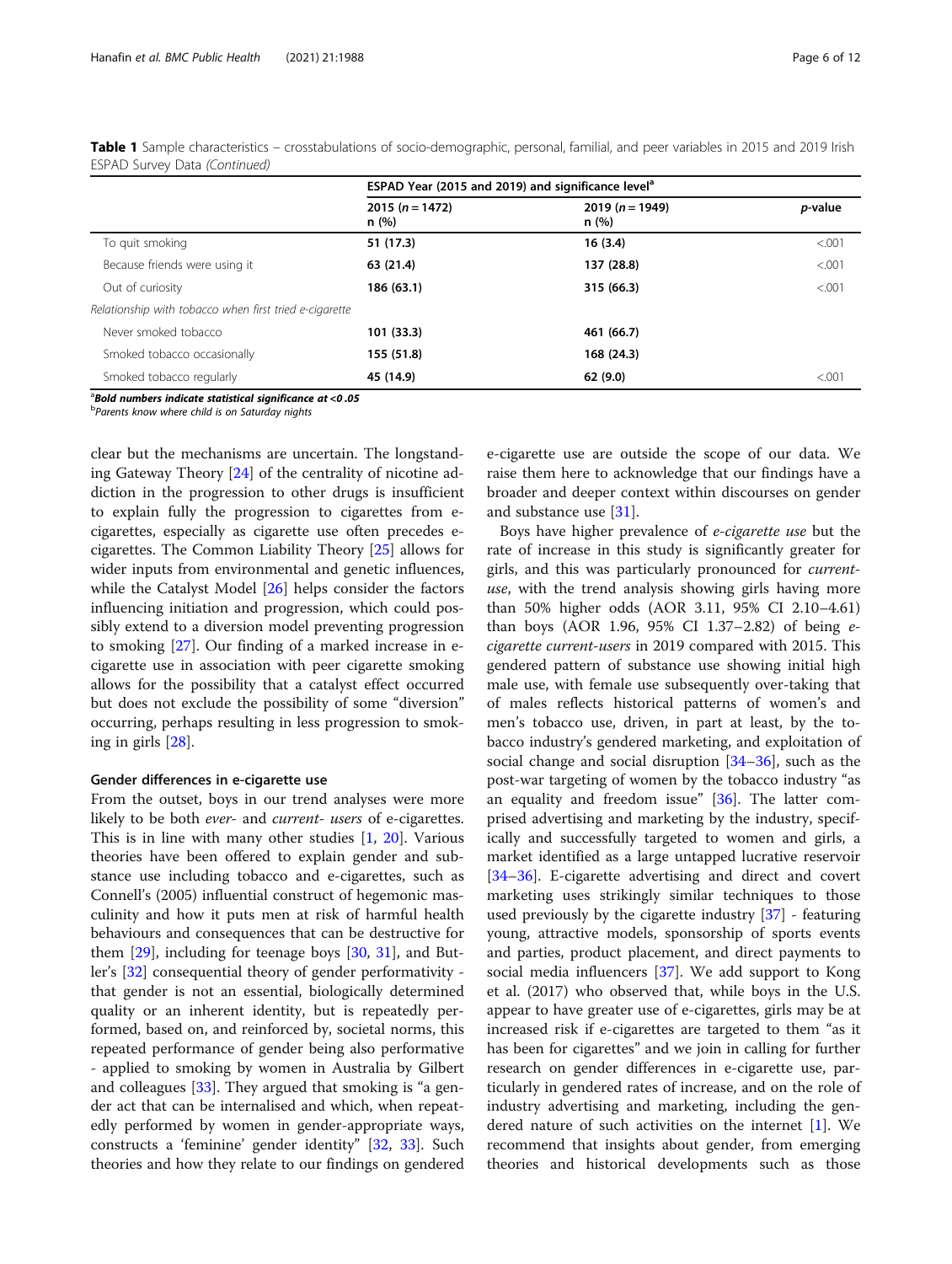|                         |                     | E-cigarette ever-use (Adjusted Odds Ratio (AOR), total sample and by gender) |                       |  |
|-------------------------|---------------------|------------------------------------------------------------------------------|-----------------------|--|
|                         | Total (AOR, 95% CI) | Boys (AOR, 95% CI)                                                           | Girls (AOR, 95% CI)   |  |
| Gender                  |                     |                                                                              |                       |  |
| Male                    | 1                   |                                                                              |                       |  |
| Female                  | 0.99 (0.83, 1.20)   | N/A                                                                          | N/A                   |  |
| <b>ESPAD Year</b>       |                     |                                                                              |                       |  |
| 2015                    | 1                   | 1                                                                            | 1                     |  |
| 2019                    | 2.29 (1.89, 2.78)   | 2.04 (1.55, 2.68)                                                            | 2.67 (2.02, 3.54)     |  |
| Ever smoked             |                     |                                                                              |                       |  |
| No                      | 1                   | $\mathbf{1}$                                                                 | $\mathbf{1}$          |  |
| Yes                     | 1.39 (1.10, 1.75)   | 1.23 (0.89, 1.71)                                                            | 1.56 (1.12, 2.18)     |  |
| Current smoking         |                     |                                                                              |                       |  |
| No                      | 1                   | 1                                                                            | $\mathbf{1}$          |  |
| Yes                     | 1.76 (1.31, 2.38)   | 2.60 (1.71, 3.93)                                                            | 1.14 (0.73, 1.79)     |  |
| Household composition   |                     |                                                                              |                       |  |
| Single parent           | 1                   | $\mathbf{1}$                                                                 | $\mathbf{1}$          |  |
| Two parents             | 0.84 (0.66, 1.08)   | 0.91 (0.63, 1.30)                                                            | $0.80$ $(0.55, 1.15)$ |  |
| <b>Blended families</b> | 1.43 (0.93, 2.16)   | 1.85 (1.02, 3.35)                                                            | 1.14(0.61, 2.13)      |  |
| Parental Monitoring     |                     |                                                                              |                       |  |
| Know always             | 1                   | $\mathbf{1}$                                                                 | $\mathbf{1}$          |  |
| Know quite often        | 1.99 (1.61, 2.46)   | 1.94 (1.43, 2.62)                                                            | 2.04 (1.51, 2.75)     |  |
| Know sometimes          | 3.12 (2.52, 4.63)   | 3.15 (2.06, 4.83)                                                            | 3.68 (2.35, 5.75)     |  |
| Usually don't know      | 3.96 (2.54, 6.18)   | 5.42 (2.72, 10.79)                                                           | 3.33 (1.84, 6.03)     |  |
| Skipping School         |                     |                                                                              |                       |  |
| None                    | 1                   | 1                                                                            | 1                     |  |
| $1-4$ days              | 0.86 (0.67, 1.10)   | $0.83$ $(0.58, 1.18)$                                                        | 0.90(0.64, 1.27)      |  |
| 5 days+                 | 1.56 (0.95, 2.56)   | 2.17 (1.08, 4.36)                                                            | 1.07 (0.50, 2.30)     |  |
| Perceived wealth        |                     |                                                                              |                       |  |
| About the same          | 1                   | $\mathbf{1}$                                                                 | 1                     |  |
| Much better off         | 1.11 (0.85, 1.45)   | 1.30 (0.88, 1.91)                                                            | 0.96 (0.66, 1.40)     |  |
| Better off              | 1.01 (0.81, 1.26)   | 1.31 (0.96, 1.79)                                                            | $0.80$ $(0.59, 1.09)$ |  |
| Less well off           | 1.29 (0.93, 1.78)   | 0.94 (0.59, 1.51)                                                            | 1.76 (1.11, 2.78)     |  |
| Peers who smoke         |                     |                                                                              |                       |  |
| None                    | 1                   | $\overline{\phantom{a}}$                                                     | 1                     |  |
| A few/some              | 2.74 (2.17, 3.45)   | 3.12 (2.22, 4.38)                                                            | 2.47 (1.79, 3.41)     |  |
| Most/all                | 6.52 (4.66, 9.15)   | 7.07 (4.33, 11.55)                                                           | 6.23 (3.87, 10.02)    |  |
| Maternal relationship   |                     |                                                                              |                       |  |
| Satisfied               | 1                   | 1                                                                            | $\mathbf{1}$          |  |
| Neither nor             | 1.65 (1.13, 2.40)   | 2.22 (1.33, 3.72)                                                            | 1.55 (0.65, 2.04)     |  |
| Not satisfied           | 1.36 (0.98, 1.89)   | 1.36 (0.85, 2.18)                                                            | 1.32 (0.83, 2.10)     |  |

<span id="page-7-0"></span>Table 2 Socio-demographic, personal, peer and familial variables associated with e-cigarette ever-use in the 2015 & 2019 ESPAD Surveys: multivariable logistic regression

Bold numbers indicate statistical significance at < .05

mentioned above, be incorporated into both policymaking and health education programmes that are intended to reduce children's e-cigarette use.

We agree with O'Leary et al. (2019) that, while the state and use of social media are ever changing, the potential to use social media as a form of promotion for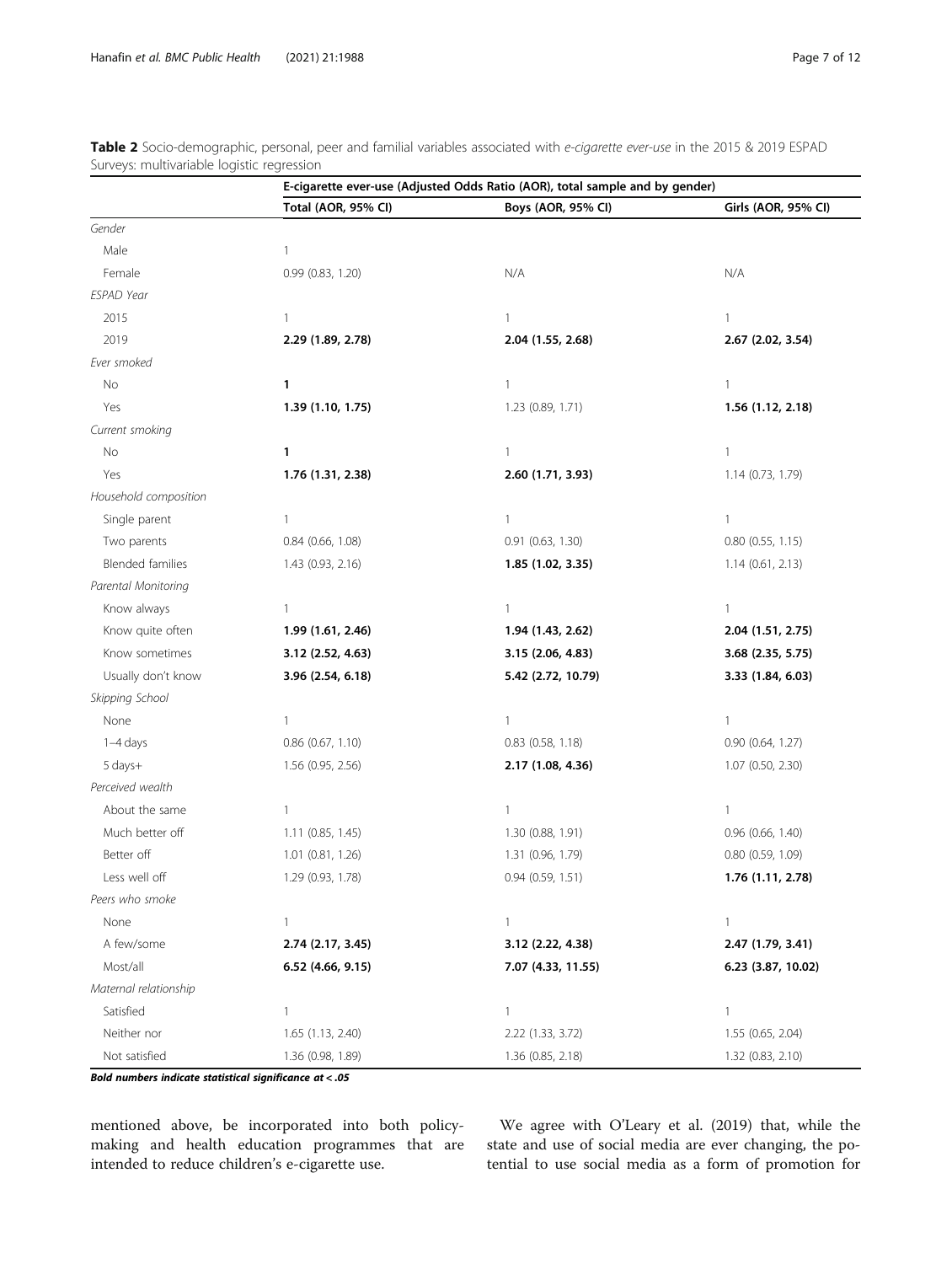|                          |                       | E-cigarette current-use Adjusted Odds Ratio (AOR) (total sample and by gender) |                       |  |
|--------------------------|-----------------------|--------------------------------------------------------------------------------|-----------------------|--|
|                          | Total (AOR, 95% CI)   | Boys (AOR, 95% CI)                                                             | Girls (AOR, 95% CI)   |  |
| Gender                   |                       |                                                                                |                       |  |
| Male                     | 1                     |                                                                                |                       |  |
| Female                   | 1.03 (0.81,1.30)      | N/A                                                                            | N/A                   |  |
| ESPAD Year               |                       |                                                                                |                       |  |
| 2015                     | $\mathbf{1}$          | 1                                                                              | 1                     |  |
| 2019                     | 2.41 (1.85, 3.12)     | 1.96 (1.37, 2.82)                                                              | 3.11 (2.10, 4.61)     |  |
| Ever smoked              |                       |                                                                                |                       |  |
| No                       | $\mathbf{1}$          | 1                                                                              | $\mathbf{1}$          |  |
| Yes                      | 1.14 (0.84, 1.55)     | 1.19 (0.77, 1.82)                                                              | 1.13 (0.72, 1.76)     |  |
| Current smoking          |                       |                                                                                |                       |  |
| No                       | 1                     | 1                                                                              | 1                     |  |
| Yes                      | 1.78 (1.23, 2.55)     | 2.13 (1.30, 3.51)                                                              | 1.50 (0.87, 2.59)     |  |
| Household composition    |                       |                                                                                |                       |  |
| Single parent            | $\mathbf{1}$          | 1                                                                              | 1                     |  |
| Two parents              | 0.94 (0.68, 1.29)     | 1.16 (0.72, 1.84)                                                              | $0.75$ (0.48, 1.62)   |  |
| <b>Blended families</b>  | 1.46 (0.89, 2.44)     | 1.53 (0.72, 3.24)                                                              | 1.37 (0.68, 2.76)     |  |
| Parental Monitoring      |                       |                                                                                |                       |  |
| Know always              | 1                     | $\mathbf{1}$                                                                   | 1                     |  |
| Know quite often         | 2.22 (1.69, 2.92)     | 2.62 (1.76, 3.90)                                                              | 1.90 (1.29, 2.81)     |  |
| Know sometimes           | 3.53 (2.49, 5.01)     | 4.06 (2.49, 6.63)                                                              | 3.09 (1.85, 5.15)     |  |
| Usually don't know       | 4.48 (2.83, 7.11)     | 5.50 (2.85, 10.61)                                                             | 3.50 (1.79, 6.84)     |  |
| Skipping School          |                       |                                                                                |                       |  |
| None                     | 1                     | 1                                                                              | 1                     |  |
| 1-4 days                 | $0.86$ $(0.63, 1.18)$ | $0.68$ $(0.42, 1.10)$                                                          | 1.03 (0.68, 1.58)     |  |
| 5 days+                  | 1.42 (0.81, 2.51)     | 1.08 (0.49, 2.37)                                                              | 1.70 (0.74, 3.90)     |  |
| Perceived wealth         |                       |                                                                                |                       |  |
| About the same           | $\mathbf{1}$          | 1                                                                              | $\mathbf{1}$          |  |
| Much better off          | 1.14 (0.82, 1.59)     | 1.04 (0.65, 1.67)                                                              | 1.20 (0.75, 1.93)     |  |
| Better off               | $0.77$ $(0.57, 1.03)$ | $0.81$ $(0.53, 1.22)$                                                          | $0.73$ $(0.48, 1.11)$ |  |
| Less well off            | 1.28 (0.87, 1.88)     | 1.26 (0.72, 2.20)                                                              | 1.35 (0.79, 2.33)     |  |
| Peers who smoke          |                       |                                                                                |                       |  |
| None                     | 1                     | 1                                                                              | $\mathbf{1}$          |  |
| A few/some               | 2.13 (1.54, 2.96)     | 2.23 (1.39, 3.59)                                                              | 2.11 (1.34, 3.33)     |  |
| Most/all                 | 5.45 (3.65, 8.14)     | 5.90 (3.31, 10.52)                                                             | 5.31 (3.01, 9.37)     |  |
| Relationship with mother |                       |                                                                                |                       |  |
| Satisfied                | 1                     | 1                                                                              | 1                     |  |
| Neither nor              | 1.23 (0.77, 1.97)     | 1.37 (0.68, 2.79)                                                              | 1.25 (0.66, 2.37)     |  |
| Not satisfied            | 1.55 (1.06, 2.26)     | 1.40 (0.79, 2.49)                                                              | 1.64 (0.98, 2.74)     |  |

<span id="page-8-0"></span>Table 3 Socio-demographic, personal, peer and familial variables associated with e-cigarette current-use in the 2015 & 2019 ESPAD Surveys: multivariable logistic regression

Bold numbers indicate statistical significance at < .05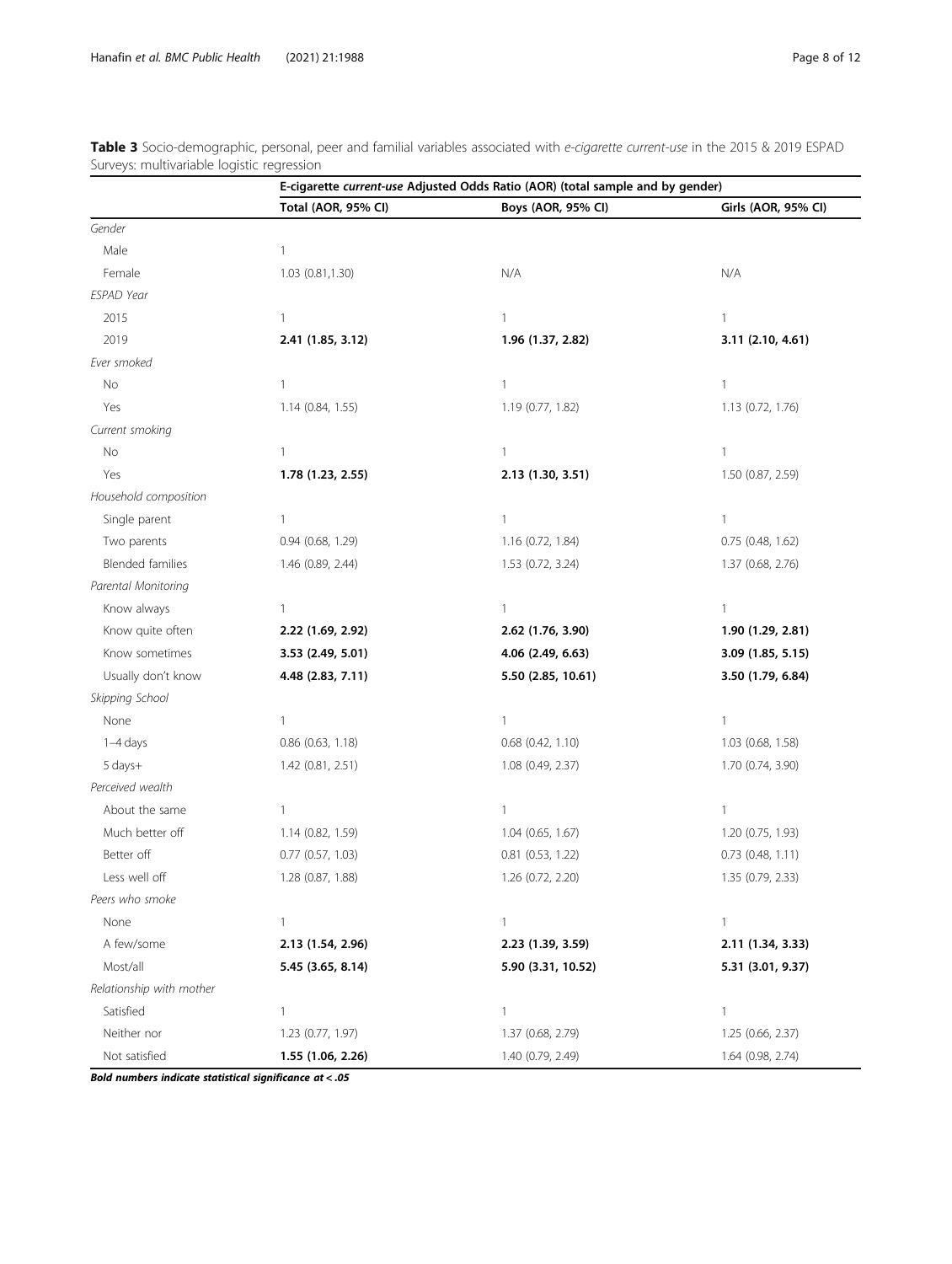<span id="page-9-0"></span>

healthy behaviours, especially among adolescents, will continue to offer promise [\[38\]](#page-12-0). Thus, we extend to the domain of tobacco and e-cigarette use their call for education interventions for teenagers [\[38](#page-12-0)].

Also, we draw attention to findings from ourselves and others regarding the potentially different online worlds inhabited by teenage girls (social media platforms) and teenage boys (gaming platforms) that have been identified [\[2](#page-11-0), [39\]](#page-12-0). This leads us to speculate, for example, that boys may be targeted through gaming platforms and that girls' rapidly increasing e-cigarette use may be related to their greater social media use. The scope within these parallel gendered domains for targeted marketing of ecigarettes by industry merits further research and we also support calls for regulatory action to prohibit sponsored e-cigarette content on social media platforms used by youth [[40](#page-12-0), [41](#page-12-0)].

#### E-cigarette use and smoking

The link between cigarette smoking and e-cigarette use has been well-established [[15](#page-11-0)–[17\]](#page-11-0) and our findings support this, but with gender differences. Girls who had ever-smoked had higher odds (AOR 1.56, 95% CI: 1.12– 2.18) of ever-using e-cigarettes. Boys who were current smokers had more than twice the odds of being ecigarette ever-users (AOR 2.60, 95% CI: 1.71–3.93). Thus, differences in experimentation and continuation of both smoking and e-cigarette use appear to be gendered, pointing to different characteristics between the cigarette-smoking and e-cigarette using populations or to gender differences that require further exploration. We lend some support to the findings of Creamer et al. (2021) that, regarding psychosocial risk factors for

cigarette smoking, e-cigarette users do not fit the traditional risk profile of cigarette smokers, and also require further research [\[19](#page-11-0)].

# Peer influence

Adolescent peer social networks have been found to be important for health behaviour choices, with health behaviour similarity found to be driven by homophilic social selection and/or social influence [\[42](#page-12-0)]. Studies of adolescent social networks, including online networks, suggest that friends' online behaviours are a viable source of peer influence [[23](#page-11-0)]. Those with more peers who smoke have much higher odds of being ever-users of e-cigarettes, and this pattern was particularly strong for boys. Peer smoking was similarly implicated in ecigarette current-use and, again, gender differences showed a somewhat stronger influence of peers on boys than on girls in relation to current-use of e-cigarettes. A review of 26 studies examining adolescents' susceptibility to peer pressure to engage in risky behaviours identified two primary trends: one, that adolescent males appear to be more susceptible to peer influences that encourage risk-taking behaviours; and the other, that there are no consistent gender differences [[43\]](#page-12-0). McCoy and colleagues conjecture  $[43]$  $[43]$  $[43]$  that, as attitudes about genderappropriate behaviour shift across historical time, it may be that male and female teenage experiences are becoming increasingly similar, for example in experiencing comparable levels of deviant peer pressure around substance use in particular and also that differences across types of risky behaviours may "even out", causing gender differences to disappear.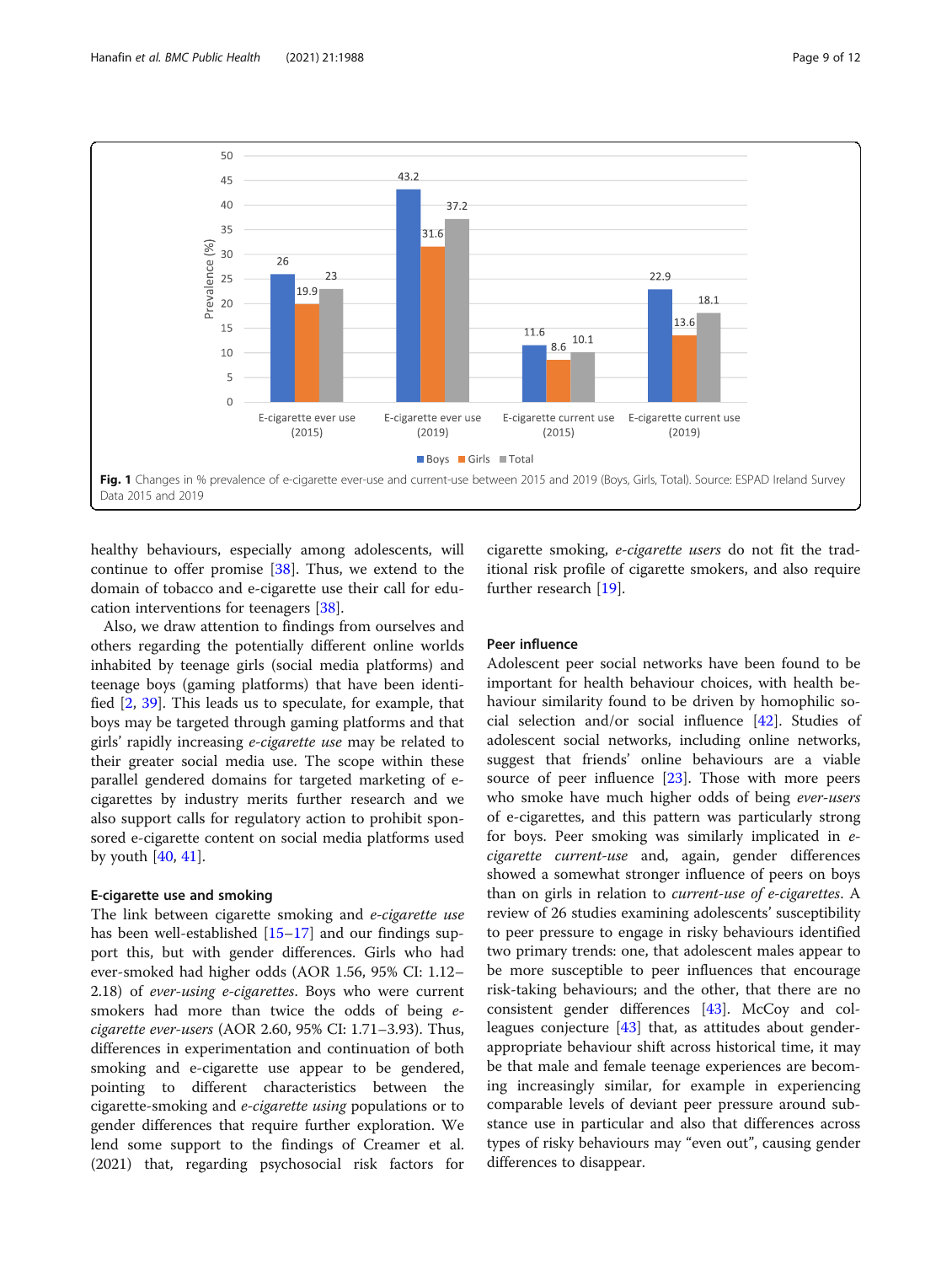<span id="page-10-0"></span>Gender being an incomplete explanation of the observed differences in teenage e-cigarette use, we draw attention to intersectionality [\[44\]](#page-12-0) as a promising framework to achieve new understandings of teenage tobacco use. Although intersectionality has been examined in relation to adult smoking cessation (e.g., [\[45,](#page-12-0) [46](#page-12-0)]), there is little or no research to date on teenage tobacco use (and consequent health inequalities) that captures the complexity of "multiple aspects of identity" [\[41](#page-12-0)], employing analyses at the intersections of, for example, categories of gender, race, class/SES, disability, sexuality, and religion. More complex conceptual analyses are needed to generate new insights into this emergent and increasing problem of new tobacco product use by young people.

As our findings provide further support for the many studies that have found that peer smoking influences teenage e-cigarette use  $[20, 47-50]$  $[20, 47-50]$  $[20, 47-50]$  $[20, 47-50]$  $[20, 47-50]$  $[20, 47-50]$  $[20, 47-50]$ , we suggest that health education interventions that take account of peer influences remain important, particularly as higher levels of peer e-cigarette use [\[51,](#page-12-0) [52](#page-12-0)] and favourable ecigarette peer norms [[53\]](#page-12-0) have been found by other researchers to be related to higher odds of personal ecigarette use.

#### Parental monitoring

Parental monitoring was a separately important factor in explaining teenagers' e-cigarette use and we add further support to our previous ESPAD findings  $[54, 55]$  $[54, 55]$  $[54, 55]$  $[54, 55]$  $[54, 55]$  - as well as findings from other studies [\[22](#page-11-0), [56\]](#page-12-0) - showing that lack of parental monitoring remains a significant predictor for all illicit substance use in the best-fitting models. However, our finding contrasts with that of Fotiou et al. [\[49\]](#page-12-0) who reported that low parental monitoring correlates with tobacco but not with e-cigarette use. Our finding about parental monitoring was also gendered, being more significant for teenage boys than for teenage girls.

We highlight an urgent need for health education programmes that address the increasing trend of teenage ecigarette use and recommend that such programmes acknowledge the important influences of friends and families.

#### Limitations of the study

We report on comparable nationally representative samples of teenagers from 2015 and 2019, and note significant gender differences. However, the quantitative methodology does not allow for more in-depth understanding of these gender differences nor why they occur. Thus, in the Discussion section, we offer some possible theories that might be tested in future research to explain the now well-established gender differences in ecigarette use. Also, longitudinal and/ or qualitative

approaches would provide greater insight into teenage ecigarette use and the associations with the increased risk observed over time.

#### Conclusion

Overall, the likelihood of Irish teenagers being ecigarette users increased significantly between 2015 and 2019. Boys are more likely to be both ever- and currentusers of e-cigarettes but our trend analyses show that, from one wave to the next, the risk to girls became greater. This differential in rate of increase may reflect differences in how girls and boys are targeted through advertising, gaming and social media platforms, an area requiring further research.

The majority of teenage e-cigarette users had never smoked cigarettes when they first used e-cigarettes, and very few used e-cigarettes as a smoking cessation aid. Rather, the majority used them out of curiosity and, to a lesser extent, because friends did. Our regression model with socio-demographic, personal, peer and familial associations shows that the most prominent risk factors for e-cigarette use were friend and family influences, especially so for boys. In order to support regulation of this rapidly evolving market of new tobacco products, we highlight the role of parental monitoring and peer smoking influences as potential intervention mechanisms for prevention of this increasing addiction to ecigarettes.

#### Supplementary Information

The online version contains supplementary material available at [https://doi.](https://doi.org/10.1186/s12889-021-12113-9) [org/10.1186/s12889-021-12113-9.](https://doi.org/10.1186/s12889-021-12113-9)

Additional file 1. Additional file 2.

#### Acknowledgements

We thank the RCDH Trust and the Department of Health Ireland for their financial support We acknowledge our colleagues in EMCDDA (European Monitoring Centre for Drugs and Drug Addiction) and the ESPAD group. We also wish to acknowledge the important part played by colleagues, Sheila Keogan, in the management and supervision of the 2 waves of ESPAD Ireland in 2015 and 2019 and of the data collection and curation by Keishia Taylor, Dr. Kate Babineau, Dr. Ermelinda Furtado da Luz Brzychcyk, and Ellen Whelan.

#### Consent

Written Consent was obtained from the parents/guardians for the ESPAD surveys.

Information leaflets and consent forms were supplied to each subject.

#### Authors' contributions

Joan Hanafin: Conceptualization, Methodology, Writing- Original draft preparation, Reviewing and Editing, Supervision, Visualization Salome Sunday: Formal analysis, Data curation, Statistical examination, Reviewing and Editing Luke Clancy: Conceptualization, Supervision Visualization, Investigation, Reviewing and Editing, Resources, Funding acquisition. The author(s) read and approved the final manuscript.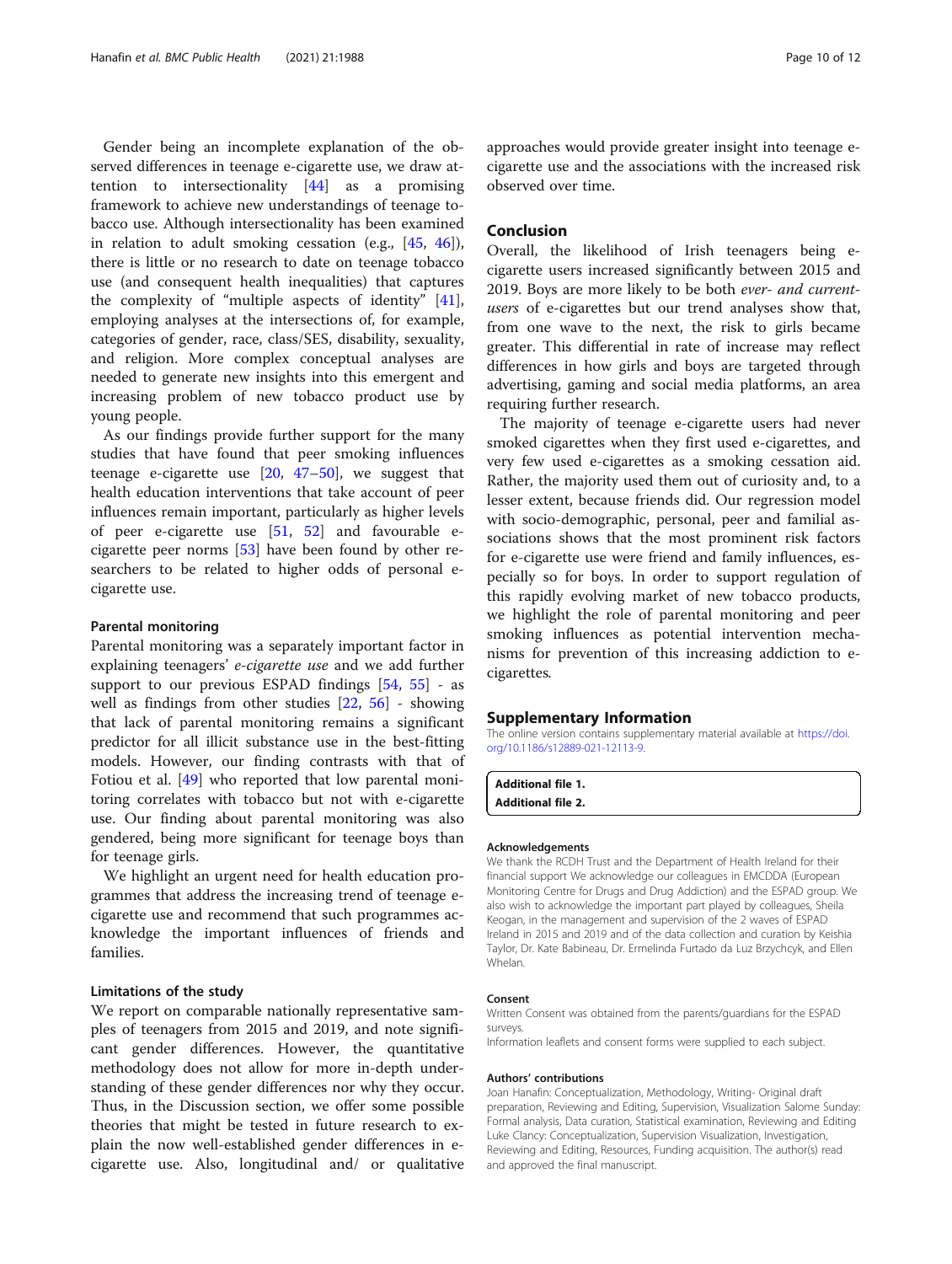#### <span id="page-11-0"></span>Funding

The research was supported by a grant from. 1.) The Royal City of Dublin hospital trust Grant no. 184and 2.) Dept. of health of Ireland ESPAD tender 2019

#### Availability of data and materials

All data are available on reasonable request to the corresponding author: [lclancy@tri.ie](mailto:lclancy@tri.ie)

#### Declarations

#### Ethics approval and consent to participate

Ethics approval was received from Research Ethics and Integrity Committee of TUDublin ref. REC-18-126.

#### Consent for publication

Not applicable.

#### Competing interests

The authors declare that they have no competing interests, financial or nonfinancial.

#### Received: 17 June 2021 Accepted: 1 October 2021 Published online: 03 November 2021

#### References

- 1. Kong G, Kuguru KE, Krishnan-Sarin S. Gender differences in U.S. adolescent E-cigarette use. Curr Addiction Rep. 2017;4(4):422–30. [https://doi.org/10.1](https://doi.org/10.1007/s40429-017-0176-5) [007/s40429-017-0176-5.](https://doi.org/10.1007/s40429-017-0176-5)
- Sunday S, Keogan S, Hanafin J, Clancy L. ESPAD 2019 Ireland: results from the European schools project on alcohol and other drugs in Ireland. [internet]. Dublin: TFRI; 2020. Available from: [https://drive.google.com/file/](https://drive.google.com/file/d/1qyaQwcxQhLbiDQrl2ap6SuNMmHa_NWcy/view) [d/1qyaQwcxQhLbiDQrl2ap6SuNMmHa\\_NWcy/view](https://drive.google.com/file/d/1qyaQwcxQhLbiDQrl2ap6SuNMmHa_NWcy/view)
- 3. Hanafin J, Sunday S, Keogan S, Clancy L. Worrying changes in adolescent ecigarette use 2014-2019: a secondary analysis of five Irish health datasets. Ir J Med Sci. 2021;190:3.3.
- 4. Glynn TJ. E-cigarettes and the future of tobacco control. CA Cancer J Clin. 2014;64(3):164–8. <https://doi.org/10.3322/caac.21226>.
- 5. Hanafin J, Clancy L. A qualitative study of e-cigarette use among young people in Ireland: incentives, disincentives, and putative cessation. PLoS One. 2021;15(12):e0244203. [https://doi.org/10.1371/journal.pone.0244203.](https://doi.org/10.1371/journal.pone.0244203)
- 6. Clancy L, Babineau K. E-cigarettes: effective cessation tools or public health threat? QJM. 2016;109(2):79–81. [https://doi.org/10.1093/qjmed/hcv223.](https://doi.org/10.1093/qjmed/hcv223)
- 7. Lippi G, Favaloro EJ, Meschi T, Mattiuzzi C, Borghi L, Cervellin G. E-cigarettes and cardiovascular risk: beyond science and mysticism. Semin Thromb Hemost. 2014;40(1):60–5. [https://doi.org/10.1055/s-0033-1363468.](https://doi.org/10.1055/s-0033-1363468)
- Barrington-Trimis JL, Samet JM, McConnell R. Flavorings in electronic cigarettes an unrecognized respiratory health Hazard? JAMA. 2014;312(23): 2493–4. [https://doi.org/10.1001/jama.2014.14830.](https://doi.org/10.1001/jama.2014.14830)
- 9. Rosenkilde KL, Bønløkke J, Bendstrup E, Bilde M, Glasius M, Gutzke VH, et al. An RCT of acute health effects in COPD-patients after passive vape exposure from e-cigarettes. Eur Clin Respir J. 2020;8(1):1861580. [https://doi.](https://doi.org/10.1080/20018525.2020.1861580) [org/10.1080/20018525.2020.1861580](https://doi.org/10.1080/20018525.2020.1861580).
- 10. Keogan S, Alonso T, Sunday S, Tigova O, Fernández E, López MJ, et al. Lung function changes in patients with chronic obstructive pulmonary disease (COPD) and asthma exposed to secondhand smoke in outdoor areas. J Asthma. 2021;58(9):1169–75. <https://doi.org/10.1080/02770903.2020.1766062>.
- 11. Tzortzi A, Teloniatis S, Matiampa G, Bakelas G, Tzavara C, Vyzikidou VK, et al. Passive exposure of non-smokers to E-cigarette aerosols: sensory irritation, timing and association with volatile organic compounds. Environ Res. 2020; 182:108963. [https://doi.org/10.1016/j.envres.2019.108963.](https://doi.org/10.1016/j.envres.2019.108963)
- 12. England LJ, Bunnell RE, Pechacek TF, Tong VT, McAfee TA. Nicotine and the developing human. Am J Prev Med. 2015;49(2):286–93. [https://doi.org/10.1](https://doi.org/10.1016/j.amepre.2015.01.015) [016/j.amepre.2015.01.015](https://doi.org/10.1016/j.amepre.2015.01.015).
- 13. Roditis ML, Halpern-Felsher B. Adolescents' Perceptions of Risks and Benefits of Conventional Cigarettes, E-cigarettes, and Marijuana: A Qualitative Analysis. J Adolesc Health. 2015/06/23 ed. 2015;57(2):179–85.
- 14. Dwyer JB, Broide RS, Leslie FM. Nicotine and brain development. Birth Defects Res C: Embryo Today. 2008;84(1):30–44. [https://doi.org/10.1002/](https://doi.org/10.1002/bdrc.20118) [bdrc.20118.](https://doi.org/10.1002/bdrc.20118)
- 
- 15. Soneji S, Barrington-Trimis JL, Wills TA, Leventhal AM, Unger JB, Gibson LA, et al. Association between initial use of e-cigarettes and subsequent cigarette smoking among adolescents and young adults: a systematic review and Meta-analysis. JAMA Pediatr. 2017;171(8):788–97. [https://doi.](https://doi.org/10.1001/jamapediatrics.2017.1488) [org/10.1001/jamapediatrics.2017.1488.](https://doi.org/10.1001/jamapediatrics.2017.1488)
- 16. O'Brien D, Long J, Lee C, McCarthy A, Quigley J. Electronic cigarette use and tobacco cigarette smoking initiation in adolescents: an evidence review. 2020; Available from: [https://www.hrb.ie/fileadmin/2.\\_Plugin\\_related\\_files/](https://www.hrb.ie/fileadmin/2._Plugin_related_files/Publications/2020_publication-related_files/2020_HIE/Evidence_Centre/Electronic_cigarette_use_and_tobacco_cigarette_smoking_initiation_in_adolescents.pdf) [Publications/2020\\_publication-related\\_files/2020\\_HIE/Evidence\\_Centre/](https://www.hrb.ie/fileadmin/2._Plugin_related_files/Publications/2020_publication-related_files/2020_HIE/Evidence_Centre/Electronic_cigarette_use_and_tobacco_cigarette_smoking_initiation_in_adolescents.pdf) [Electronic\\_cigarette\\_use\\_and\\_tobacco\\_cigarette\\_smoking\\_initiation\\_in\\_a](https://www.hrb.ie/fileadmin/2._Plugin_related_files/Publications/2020_publication-related_files/2020_HIE/Evidence_Centre/Electronic_cigarette_use_and_tobacco_cigarette_smoking_initiation_in_adolescents.pdf) [dolescents.pdf](https://www.hrb.ie/fileadmin/2._Plugin_related_files/Publications/2020_publication-related_files/2020_HIE/Evidence_Centre/Electronic_cigarette_use_and_tobacco_cigarette_smoking_initiation_in_adolescents.pdf)
- 17. Aladeokin A, Haighton C. Is adolescent e-cigarette use associated with smoking in the United Kingdom?: a systematic review with meta-analysis. Tob Prev Cessat. 2019. <https://doi.org/10.18332/tpc/108553>.
- 18. Clancy L, Taylor K, Babineau K, Keogan S, Whelan E. ESPAD 2015: European School Survey Project on Alcohol & Other Drugs in Ireland. [Internet]: TFRI for the Department of Health, Ireland; 2016. Available from: [https://www.tri.](https://www.tri.ie/uploads/5/2/7/3/52736649/espad_2015_ireland_final.pdf) [ie/uploads/5/2/7/3/52736649/espad\\_2015\\_ireland\\_final.pdf](https://www.tri.ie/uploads/5/2/7/3/52736649/espad_2015_ireland_final.pdf).
- 19. Creamer MR, Dutra LM, Sharapova SR, Gentzke AS, Delucchi KL, Smith RA, et al. Effects of e-cigarette use on cigarette smoking among U.S. youth, 2004–2018. Prev Med. 2021;142:106316.
- 20. Perikleous EP, Steiropoulos P, Paraskakis E, Constantinidis TC, Nena E. E-Cigarette Use Among Adolescents: An Overview of the Literature and Future Perspectives. Front Public Health [Internet]. 2018;6 [cited 2021 Feb 23]. Available from: [https://www.frontiersin.org/articles/10.3389/fpubh.2018.](http://dx.doi.org/10.3389/fpubh.2018.00086/full) [00086/full.](http://dx.doi.org/10.3389/fpubh.2018.00086/full)
- 21. Grard A, Schreuders M, Alves J, Kinnunen JM, Richter M, Federico B, et al. Smoking beliefs across genders, a comparative analysis of seven European countries. BMC Public Health. 2019;19(1):1–12. [https://doi.org/10.1186/s12](https://doi.org/10.1186/s12889-019-7700-6) [889-019-7700-6.](https://doi.org/10.1186/s12889-019-7700-6)
- 22. Szoko N, Ragavan MI, Khetarpal SK, Chu K-H, Culyba AJ. Protective Factors Against Vaping and Other Tobacco Use. Pediatrics. 2021;148(2):1-9.
- 23. Huang GC, Unger JB, Soto D, Fujimoto K, Pentz MA, Jordan-Marsh M, et al. Peer influences: the impact of online and offline friendship networks on adolescent smoking and alcohol use. J Adolesc Health. 2014;54(5):508–14. [https://doi.org/10.1016/j.jadohealth.2013.07.001.](https://doi.org/10.1016/j.jadohealth.2013.07.001)
- 24. Kandel ER, Kandel DB. A molecular basis for nicotine as a gateway drug. N Engl J Med. 2014;371(10):932–43. <https://doi.org/10.1056/NEJMsa1405092>.
- 25. Vanyukov MM, Tarter RE, Kirillova GP, Kirisci L, Reynolds MD, Kreek MJ, et al. Common liability to addiction and 'gateway hypothesis': Theoretical, empirical and evolutionary perspective. Drug Alcohol Depend. 2012/01/18 ed. 2012;123(Suppl 1(Suppl 1)):S3–17. [https://doi.org/10.1016/j.drugalcdep.2](https://doi.org/10.1016/j.drugalcdep.2011.12.018) [011.12.018](https://doi.org/10.1016/j.drugalcdep.2011.12.018).
- 26. Schneider S, Diehl K. Vaping as a catalyst for smoking? An initial model on the initiation of electronic cigarette use and the transition to tobacco smoking among adolescents. Nicotine Tob Res. 2016;18(5):647–53. [https://](https://doi.org/10.1093/ntr/ntv193) [doi.org/10.1093/ntr/ntv193](https://doi.org/10.1093/ntr/ntv193).
- 27. Selya AS, Foxon F. Trends in Electronic Cigarette Use and Conventional Smoking: Quantifying a Possible "Diversion" Effect among US Adolescents. Addiction [Internet]. 2021; Available from: https://doi.org/ 10.1111/add.15385.
- 28. Sunday S, Hanafin J, Clancy L. Increased smoking and e-cigarette use among Irish teenagers: A new threat to Tobacco Free Ireland 2025. ERJ Open Res. 2021;7:00438–2021. <https://doi.org/10.1183/23120541.00438-2021>.
- 29. Connell RW. Masculinities. Cambridge: Polity; 1995.
- 30. O'Beaglaoich C, McCutcheon J, Conway PF, Hanafin J, Morrison TG. Adolescent suicide ideation, depression and self-esteem: relationships to a new measure of gender role conflict. Front Psychol. 2020;11:111. [https://doi.](https://doi.org/10.3389/fpsyg.2020.00111) [org/10.3389/fpsyg.2020.00111](https://doi.org/10.3389/fpsyg.2020.00111).
- 31. Mac an Ghaill M, Hanafin J, Conway PF. Gender politics and exploring masculinities in Irish education teachers, materials and the media; 2002.
- 32. Butler J. Gender trouble: feminism and the subversion of identity: Routledge; 2011. 272 p. <https://doi.org/10.4324/9780203824979>.
- 33. Gilbert E. Performing femininity: young women's gendered practice of cigarette smoking. J Gend Stud. 2007;16(2):121–37. [https://doi.org/10.1080/](https://doi.org/10.1080/09589230701324579) [09589230701324579.](https://doi.org/10.1080/09589230701324579)
- 34. Berridge V. Marketing health: smoking and the discourse of public health in Britain, 1945–2000, vol. 19. Oxford: Oxford University Press; 2008.
- 35. Brandt AM. Cigarette century: the rise, fall and deadly persistence of the product that defined America, vol. 16. New York: Basic Books; 2007.